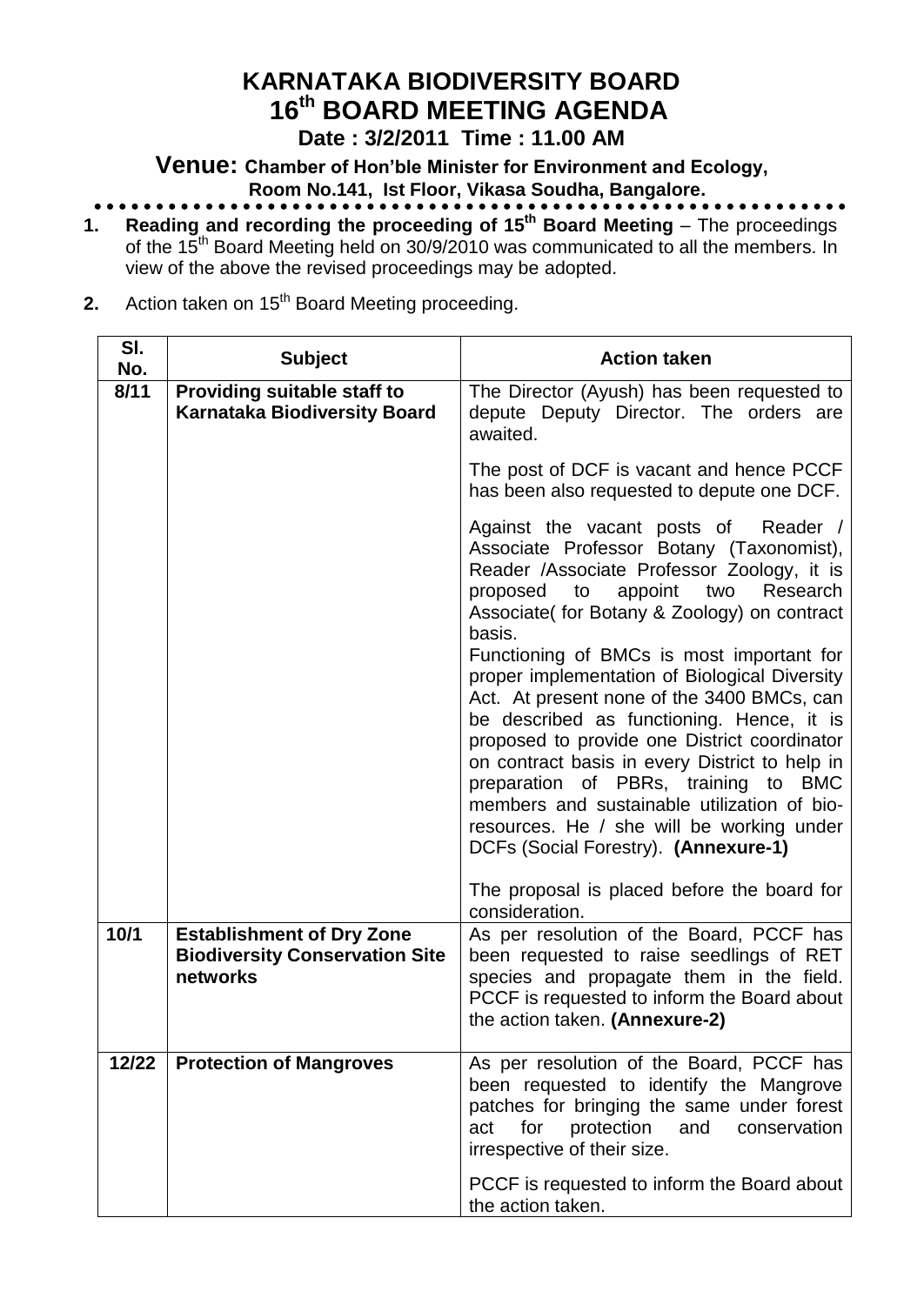| 13/6  | <b>Declaring</b><br>Ambargudda<br>as<br><b>Heritage Site.</b>                                                    | The draft preliminary notification proposing<br>Ambargudda as Heritage Site is under<br>consideration of the Government.                                                                                                                                                                                                                                                                                                                                                                                                                                                                                                                                                                                                                                                                                                                                                                                                                                                                                                                           |
|-------|------------------------------------------------------------------------------------------------------------------|----------------------------------------------------------------------------------------------------------------------------------------------------------------------------------------------------------------------------------------------------------------------------------------------------------------------------------------------------------------------------------------------------------------------------------------------------------------------------------------------------------------------------------------------------------------------------------------------------------------------------------------------------------------------------------------------------------------------------------------------------------------------------------------------------------------------------------------------------------------------------------------------------------------------------------------------------------------------------------------------------------------------------------------------------|
| 13/11 | Bt. Brinjal - Bt. Crop                                                                                           | As per resolution of the Board, the report of<br>National Biodiversity Authority is awaited.<br>The Principal Secretary, FEE vide letter<br>dated 27/4/2010 directed that, " In case of<br>Bt. Brinjal there is a moratorium therefore all<br>the firms having the seeds should be asked<br>to deposit the same. No commercial use is<br>allowed. In case of violation the seeds<br>should be confiscated." Therefore in order to<br>proceed further, it is appropriate that the<br>matter may be referred to Law Department<br>in consultation with Agriculture Department.                                                                                                                                                                                                                                                                                                                                                                                                                                                                       |
| 13/12 | <b>Vegetation Mapping by Forest</b><br><b>Survey of India</b>                                                    | The report on reduction in forest cover is<br>awaited from Principal Chief Conservator of<br>Forests.                                                                                                                                                                                                                                                                                                                                                                                                                                                                                                                                                                                                                                                                                                                                                                                                                                                                                                                                              |
| 14/1  | Removal of some species from<br>purview<br>of Biological<br>the<br>Diversity Act<br>2002<br>under<br>Section-40. | Botanical Survey<br>India<br><b>The</b><br>of<br>and<br>Department of Botany in various Universities<br>have been addressed for their opinion. The<br>professor from Dept. of Botany, Gulbarga<br>University has replied that 15 plants are<br>vulnerable near threatened / endangered and<br>critically endangered and their export in any<br>form should not be allowed. Action will be<br>taken after receiving some more responses.<br>(Annexure-3)                                                                                                                                                                                                                                                                                                                                                                                                                                                                                                                                                                                            |
| 14/3  | <b>Declaring Heritage Sites</b>                                                                                  | The final notification on Netrani Island is<br>under consideration of the Government.<br>The Commodore incharge, Naval base<br>Karwar has requested for handing over the<br>Netrani island to Navy since it is the only<br>place for carrying out gun fire practice on the<br>West Coast. In their representation, the<br>Indian Navy has stated that the Netrani /<br>Pigeon Island did not form part of the territory<br>of Karnataka at Independence as territorial<br>waters extended till only 3 nautical miles<br>assumed to be the range of a coastal battery<br>(whereby a coastal state could then exercise<br>control over those waters). This extent of<br>territorial waters was increased to 6nm in<br>1956 and the present agreement of 12<br>nautical miles from the lowest low water line<br>has come about after ratification of UNCLOS<br>in 1970. They have a historical claim to the<br>island in that firing practice on the rock<br>(south of the island) has been prevalent for<br>more than six decades. There has been no |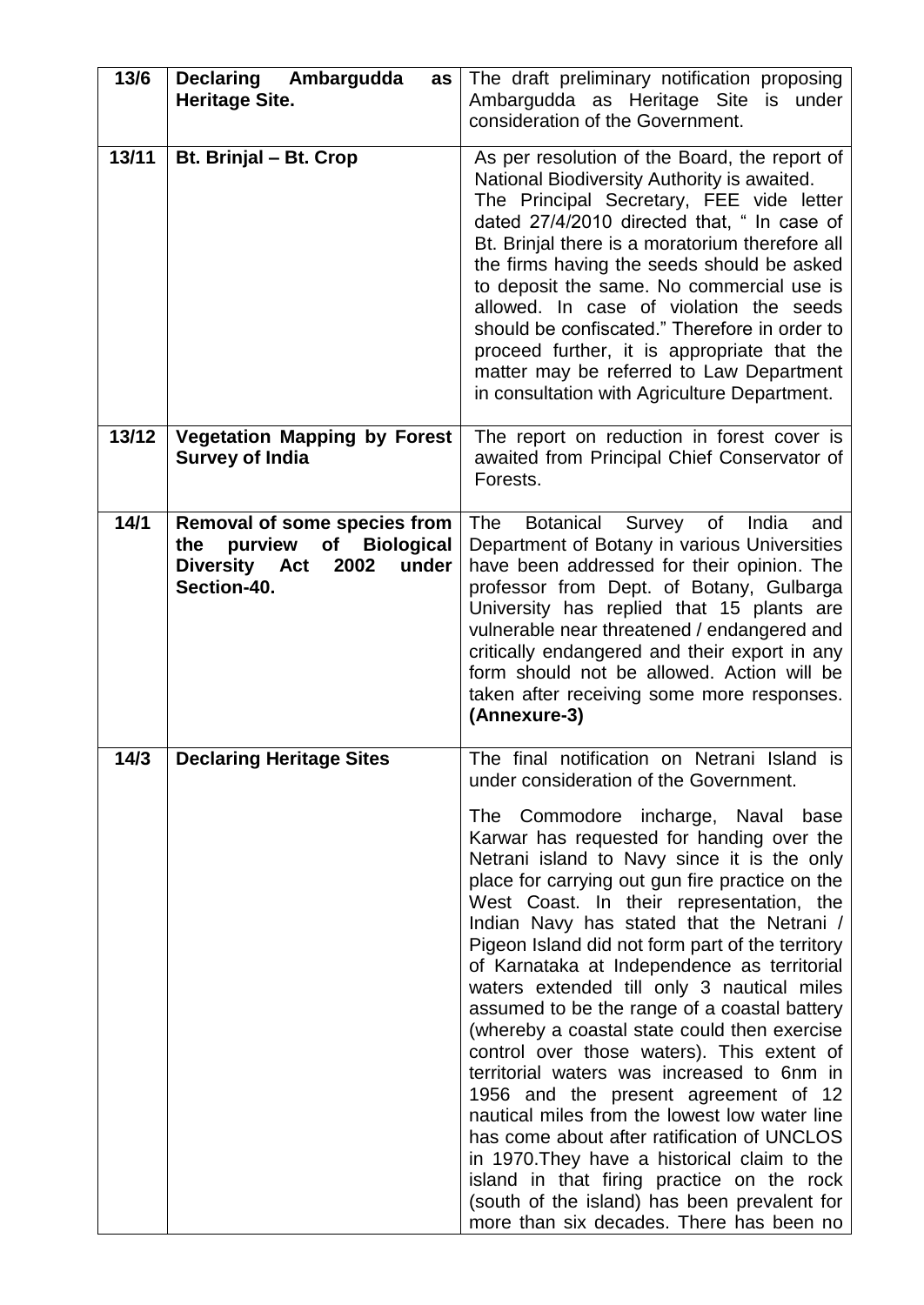|       |                                                                                                                           | report / indication that firing on the rock has<br>adversely affected the flora / fauna in and<br>around the island. Besides, the proposal for<br>declaration of the island as a biodiversity site<br>was not directly addressed to the Indian<br>Navy. Hence they will continue to stake its<br>claim on the island for reasons of national<br>security. (Annexure-4)                                             |
|-------|---------------------------------------------------------------------------------------------------------------------------|--------------------------------------------------------------------------------------------------------------------------------------------------------------------------------------------------------------------------------------------------------------------------------------------------------------------------------------------------------------------------------------------------------------------|
|       |                                                                                                                           | In view of the above, the Board is requested<br>to deliberate the matter and pass appropriate<br>resolution.                                                                                                                                                                                                                                                                                                       |
| 14/4  | <b>Site</b><br><b>Heritage</b><br><b>Management</b><br><b>Rules</b>                                                       | The modified Heritage Site Management<br>Rules have been submitted to National<br>Biodiversity Authority. On approval, the<br>modified rules will be placed in the Next<br>Board Meeting.                                                                                                                                                                                                                          |
| 14/5  | <b>Declaration of Heritage Trees</b>                                                                                      | The proposal for declaring 10 Heritage trees<br>in various parts of state, has been submitted<br>to Government for consideration. Further,<br>proposals are invited through advertisements<br>(Kannada and English daily) from BMCs,<br>NGOs, Govt. Departments and individuals to<br>declare particular tree as Heritage Tree. After<br>processing the proposals will be submitted to<br>Government. (Annexure-5) |
| 14/6  | Accounts for 2009-10                                                                                                      | The Audited Account and Annual Report for<br>2009-10 have been submitted to both the<br>houses of Legislature.                                                                                                                                                                                                                                                                                                     |
| 14/8  | <b>Protection of Estuaries</b>                                                                                            | The survey work of Kali and Aghanashini<br>Estuaries to declare certain patches as<br>Heritage sites taken up by Department of<br>Marine<br>Biology,<br>Karnataka<br>University,<br>P.G.Center. Karwar sanctioned by KBB for<br>Rs.35,000/-, dt 29/7/2010 is under progress.<br>Further action will be taken after receipt of<br>the report.                                                                       |
| 14/9  | Preparation of documentary<br>film                                                                                        | Action is being taken to call for Expression of<br>Interest.                                                                                                                                                                                                                                                                                                                                                       |
| 14/10 | <b>Conference</b><br><b>Biodiversity</b><br>of<br><b>Committees</b><br><b>Management</b><br><u>in</u><br><b>Bangalore</b> | There is need to strengthen BMCs by taking<br>Capacity Building programmes and in-situ<br>and Ex-situ conservation works. Once some<br>level of progress is achieved, conference<br>may be called in Bangalore by entrusting<br>work to some institute.                                                                                                                                                            |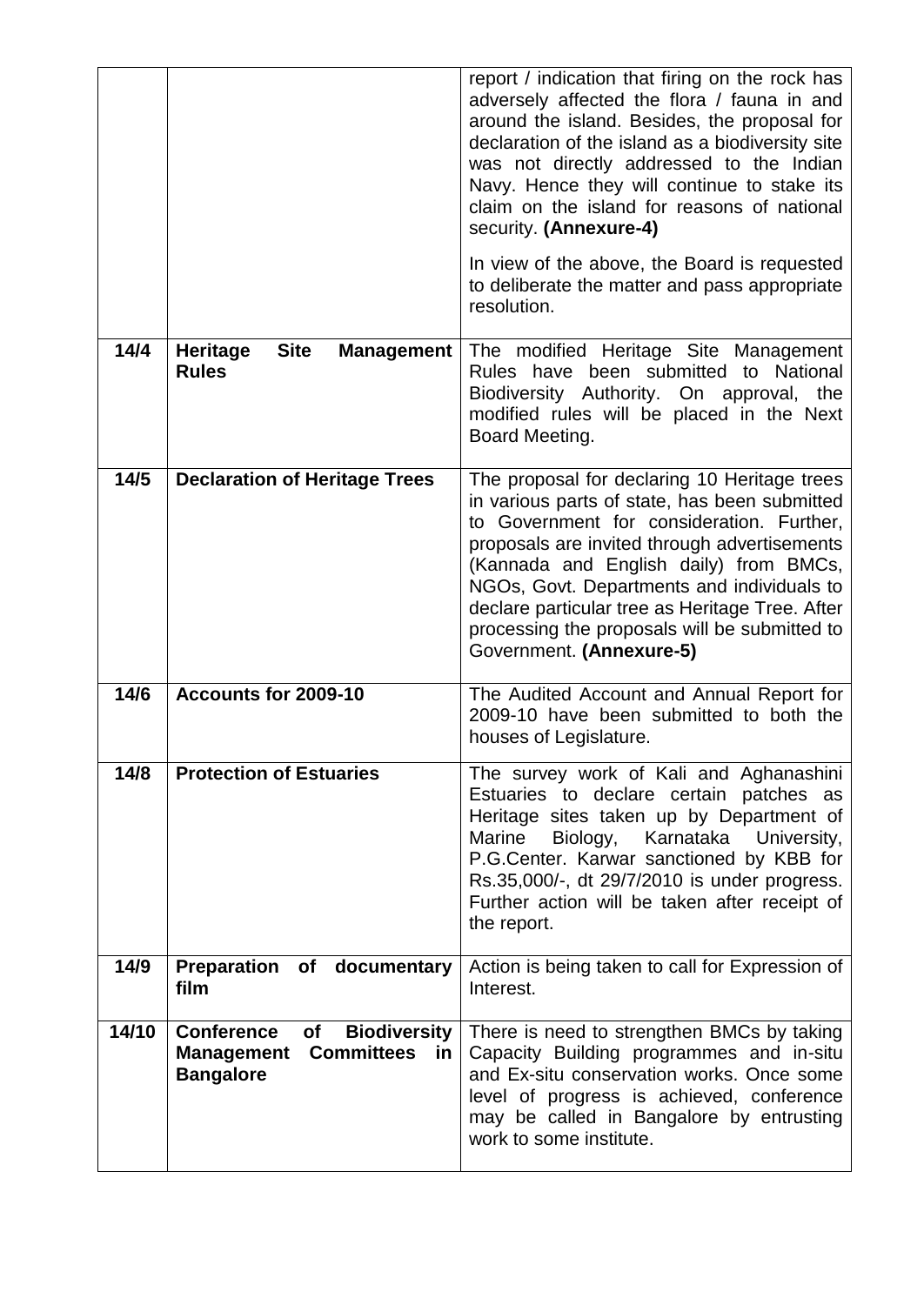| 14/11 | <b>Amendment to Karnataka Tree</b><br>preservation Act.                                                                                                                         | According to the decision of the Board in the<br>interest of conservation of tree species the<br>PCCF has been addressed in this matter to<br>take necessary action. PCCF is requested to<br>inform the Board about on the action taken.                                                                                                                                                                                                                                                                                                                                                               |
|-------|---------------------------------------------------------------------------------------------------------------------------------------------------------------------------------|--------------------------------------------------------------------------------------------------------------------------------------------------------------------------------------------------------------------------------------------------------------------------------------------------------------------------------------------------------------------------------------------------------------------------------------------------------------------------------------------------------------------------------------------------------------------------------------------------------|
| 14/13 | Preparation of district level<br><b>Action plan on Biodiversity</b>                                                                                                             | It is stated that Hon'ble Minister for Ecology<br>and Environment and Chairman, Karnataka<br>Biodiversity Board has<br>addressed<br>the<br>Hon'ble Minister for RDPR to instruct the<br>Chief Executive Officers of Zilla Panchayath<br>to form Expert committees in the district and<br>get the District level Action plan<br>on<br>biodiversity prepared in accordance with<br>Karnataka State Strategy and Action Plan on<br>biodiversity and submit the same for further<br>action. Member Secretary has pursued the<br>matter with Principal Secretary, RDPR for<br>issuing the direction to ZPs. |
| 14/14 | Project proposal of Pilukula<br><b>Nisarga Dhama Society (R)</b>                                                                                                                | pursuance to Government order an<br>In.<br>agreement has been signed between Board<br>and Society for taking up the work Rs.14.00<br>lakhs has been released.                                                                                                                                                                                                                                                                                                                                                                                                                                          |
| 14/16 | Project proposal of Baseline<br>profiling of Cultural-Heritage<br><b>Biodiversity</b><br><b>Resources</b><br>in<br><b>Select</b><br><b>Eco-Zones</b><br><b>of</b><br>Karnataka. | As per resolution of the Board, the proposal<br>is submitted to Government for issuing<br>necessary Government order.                                                                                                                                                                                                                                                                                                                                                                                                                                                                                  |
| 15/1  | <b>Sites</b>                                                                                                                                                                    | <b>Declaration of Natural Heritage</b>   As discussed in 15 <sup>th</sup> Board meeting, the<br>concerned Deputy Conservators of Forests<br>have been asked to submit the proposals.<br>(Annexure-6)                                                                                                                                                                                                                                                                                                                                                                                                   |
| 15/2  | <b>Declaration</b><br><b>of</b><br>Agro<br><b>Biodiversity Heritage Site</b>                                                                                                    | been addressed to<br>have<br>Asst.<br>Letters<br>Director of Agriculture, Sirsi and Biodiversity<br>management Committee, Banavasi<br>for<br>submission of proposal to declare some<br>villages near Banavasi in Varada river basin<br>as Heritage Sites. The subject will be placed<br>before Expert Committee after receipt of the<br>proposals.                                                                                                                                                                                                                                                     |
| 15/3  | <b>Declaration</b><br><b>of</b><br>river<br>some<br>patches as Heritage Site                                                                                                    | The<br><b>Fisheries</b><br>Department with<br>lot<br>of.<br>persuasion has declared 7 patches out of<br>identified 16 patches, as Fish sanctuaries<br>Karnataka<br>Inland<br>fisheries<br>under<br>(Conservation Development and Regulation<br>$Act - 1996)$ . (Annexure-7)<br>The remaining 9 patches are still to be                                                                                                                                                                                                                                                                                 |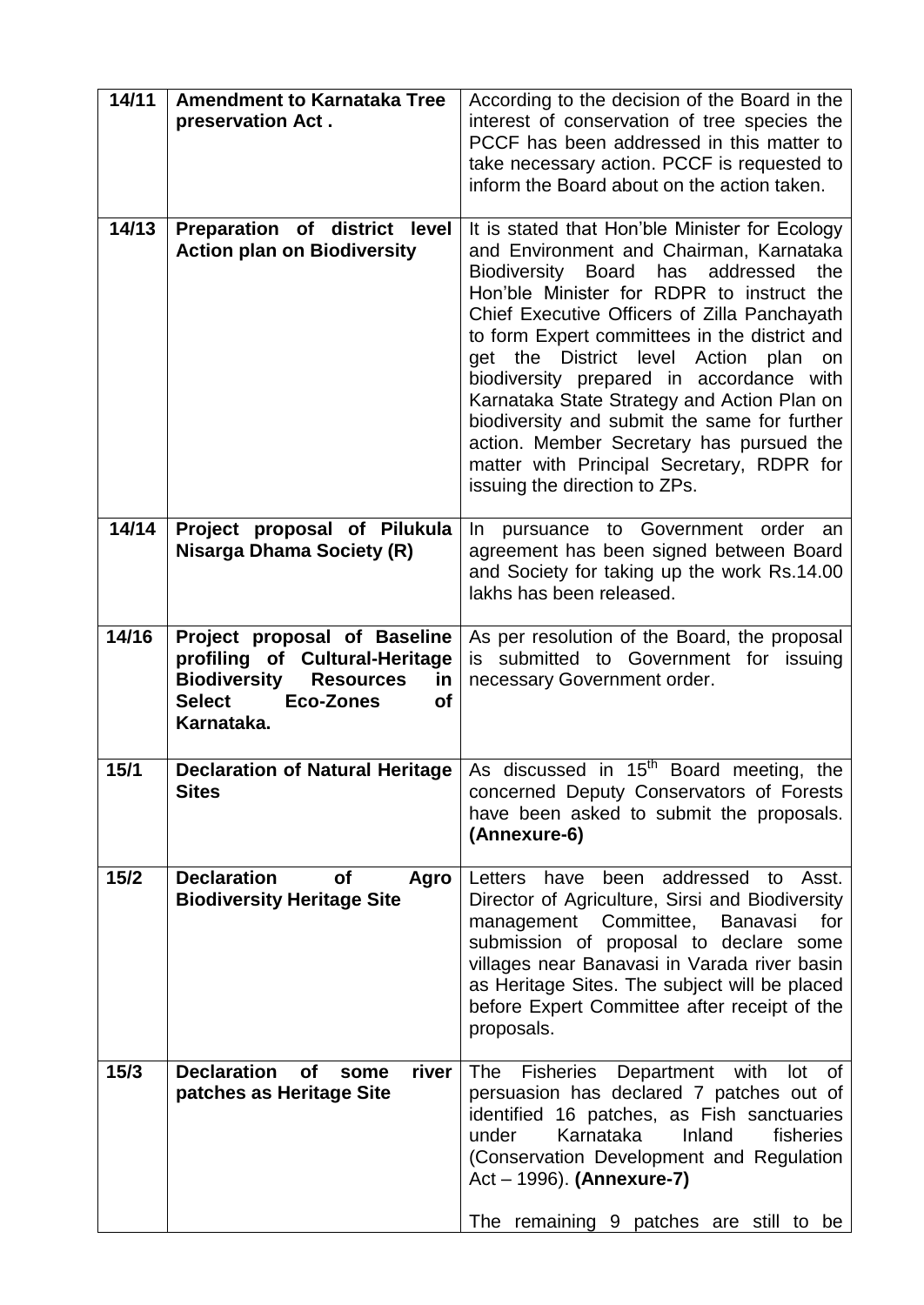|       |                                                                                                                                               | declared. As discussed in the 15 <sup>th</sup> Board<br>Meeting, opinion of Director, Dept. of<br>Fisheries has been sought. Reply is awaited.                                                                                                                                                                                                                                                                                                                                                                                                                                |  |
|-------|-----------------------------------------------------------------------------------------------------------------------------------------------|-------------------------------------------------------------------------------------------------------------------------------------------------------------------------------------------------------------------------------------------------------------------------------------------------------------------------------------------------------------------------------------------------------------------------------------------------------------------------------------------------------------------------------------------------------------------------------|--|
| 15/4  | <b>Dry zone Forest Biodiversity</b><br><b>Conservation Sites Network.</b>                                                                     | Since these areas are inside Reserved<br>of<br>Principal<br>Chief<br>opinion<br>Forests,<br>Conservator of Forests is sought to declare<br>these sites as Heritage Sites as decided in<br>the 15 <sup>th</sup> Board Meeting. ( <b>Annexure-8)</b>                                                                                                                                                                                                                                                                                                                            |  |
| 15/6  | <b>Conservation of Traditional</b><br>Varieties of paddy.                                                                                     | In order to popularize the conservation of<br>Traditional varieties of paddy a workshop<br>was organized at Banavasi on 06/09/2010.<br>As decided by the Board an amount of Rs.<br>25,000/-<br>released<br>was<br>to<br>Deputy<br>Conservator of Forests, Sirsi as financial<br>assistance.                                                                                                                                                                                                                                                                                   |  |
| 15/7  | <b>Composition</b><br>Expert<br><b>of</b><br><b>Committee</b>                                                                                 | As per the decision of the Board, nomination<br>of Dr. Krishnamurthy as Chairperson of Agro<br>Biodiversity Expert Committee is under<br>consideration of Government.                                                                                                                                                                                                                                                                                                                                                                                                         |  |
| 15/9  | <b>Financial assistance</b><br>the<br>to<br>Lake 2010 Symposium                                                                               | As requested by Karnataka State Council for<br>Science and Technology, Indian Institute of<br>Science, Bangalore an amount of Rs.<br>40,000/- was released for organizing the<br>"Lake<br>2010:<br>symposium<br>Wetlands,<br>Biodiversity and Climate Change $22^{nd} - 24^{th}$<br>December 2010.                                                                                                                                                                                                                                                                            |  |
| 15/10 | Integrated Ecological Carrying   An amount of Rs.20.00 lakhs was released<br>Capacity study<br>of<br><b>Uttara</b><br><b>Kannada District</b> | as 1 <sup>st</sup> Installment and so far only Rs. 5.63<br>lakhs is reported as spent. As desired in the<br>15 <sup>th</sup> Board Meeting a presentation on the<br>work done so far was made by the Principal<br>Investigator and Co-principal Investigator of<br>the project on 19 <sup>th</sup> December 2010 before<br>the Addl. Chief Secretary, FEE. A letter has<br>been addressed to Registrar, Indian Institute<br>of Science, Bangalore for submission of<br>Utilization Certificate for released amount.<br>The 2 <sup>nd</sup> Installment will be released after |  |
|       |                                                                                                                                               | receipt of UC and progress report.                                                                                                                                                                                                                                                                                                                                                                                                                                                                                                                                            |  |
| 15/11 | Project on floristic diversity,<br>ecological uniqueness,<br>and                                                                              | As this project was approved in the 15 <sup>th</sup><br>Board Meeting an agreement was signed                                                                                                                                                                                                                                                                                                                                                                                                                                                                                 |  |
|       | <b>Conservation strategies of</b>                                                                                                             | and an initial advance of Rs. 8,200/- has                                                                                                                                                                                                                                                                                                                                                                                                                                                                                                                                     |  |
|       | riparian flora of Nethravathi<br>river<br>system<br>in<br>Western                                                                             | been released. Further releases will be made<br>as per progress.                                                                                                                                                                                                                                                                                                                                                                                                                                                                                                              |  |
|       | Ghats" range of<br><b>Dakshina</b><br>Kannada.                                                                                                |                                                                                                                                                                                                                                                                                                                                                                                                                                                                                                                                                                               |  |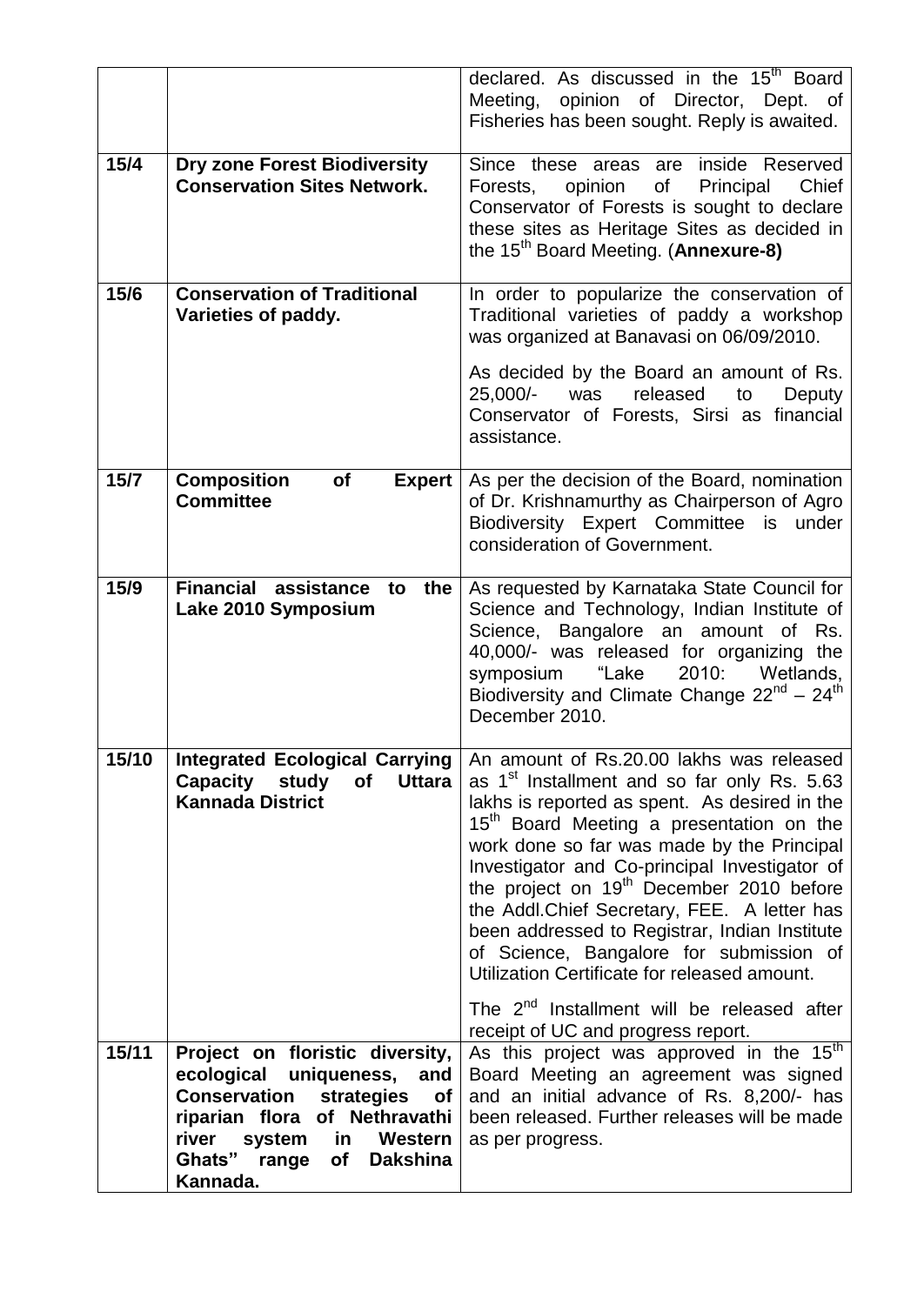| 15/12 | <b>Declaration</b><br>Sri.<br><b>of</b><br>Lakshmikantha<br>Swamy,<br><b>Medicinal</b><br>Eco-park,<br>Devaragudda<br>(Sri<br>giri), | As decided in the 15 <sup>th</sup> Board meeting the<br>report of the enquiry conducted by the<br>Assistant Conservator of Forests, KBB is<br>placed for kind perusal. It is found that while                                                                                                                                                             |
|-------|--------------------------------------------------------------------------------------------------------------------------------------|-----------------------------------------------------------------------------------------------------------------------------------------------------------------------------------------------------------------------------------------------------------------------------------------------------------------------------------------------------------|
|       | Padmanabhanagar, Bangalore<br>as heritage site.                                                                                      | laying chain link fence there has been<br>damage to trees in the park. At present there                                                                                                                                                                                                                                                                   |
|       |                                                                                                                                      | is stay against the laying of stone pathway by<br>Court on the WP No 20078 / 2010-PIL. Sri.<br>Dashavathara Lakshmikantha<br>Swamy<br>Temple Trust has given a representation to<br>Forest Department to register forest offence<br>cases against the offenders and declare this<br>site as protected forest under Section 33 of<br>Karnataka Forest Act. |
|       |                                                                                                                                      | Based on the request by Sri. Dashavathara<br>Lakshmikantha Swamy Temple<br>Trust.<br>Padmanabanagara, Bangalore, a letter has<br>been addressed to Government to declare<br>this land as protected forest. (Annexure-9)                                                                                                                                   |
|       |                                                                                                                                      | Action taken by Forest Department may<br>kindly be informed to the Board.                                                                                                                                                                                                                                                                                 |
| 15/13 | Financial assistance to Raichur<br>Vignana<br>Kendra<br>for<br>establishment<br>biodiversity<br><b>of</b><br>park.                   | A reply is awaited from Deputy Conservator<br>of Forests (Social Forestry) Raichur.                                                                                                                                                                                                                                                                       |

## **New Subjects**

| 16/1 | <b>Biodiversity</b><br>in-situ     | Establishment of Dry Zone   It is proposed to take up the following<br>activities.                                                                                                                                                                                                  |
|------|------------------------------------|-------------------------------------------------------------------------------------------------------------------------------------------------------------------------------------------------------------------------------------------------------------------------------------|
|      | <b>Conservation sites network.</b> | 1. Herbarium Assistance<br>To keep and maintain plant species which<br>have been collected during first year of the<br>project, while documentation<br>and<br>inventorisation, it requires a herbarium cabinet<br>with necessary instruments. The estimated<br>cost is Rs. 36,000/- |
|      |                                    | 2. Botanical Survey<br>In order to cover more number of plant<br>species in 13 sites, it is proposed to include 2<br>more seasonal surveys. The estimated cost is<br>Rs. 1.75 lakh / season.                                                                                        |
|      |                                    | 3. Identification and establishment of five<br>in-situ conservation sites.<br>This work is proposed in the districts of<br>1. Ramanagar, 2. Chikkaballapur, 3. Haveri,<br>4. Gadag, 5. Yadgir at rate Rs. 2.413 lakhs / site<br>with total cost of Rs. 12.065 lakhs.                |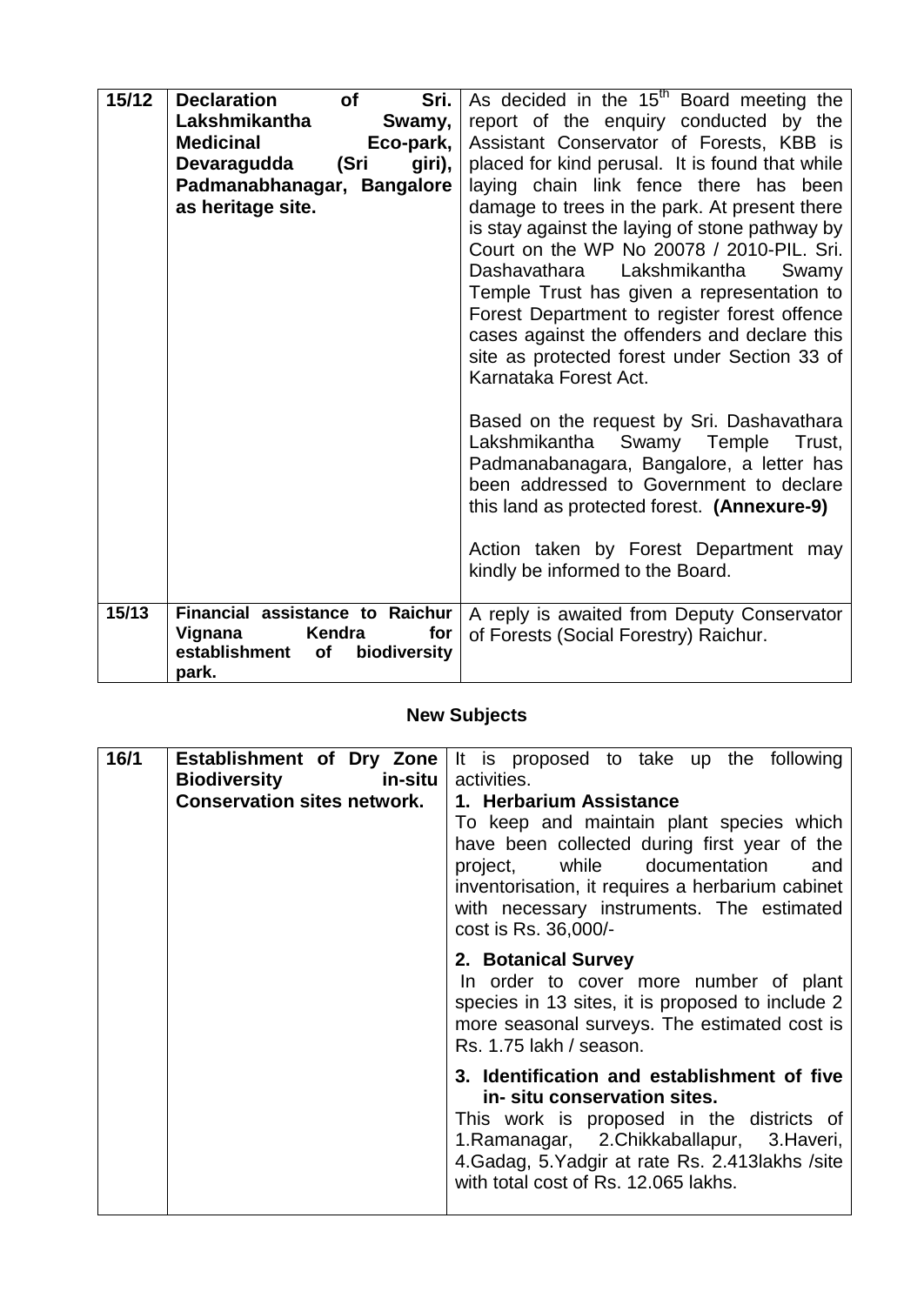|      |                                                                                                                                                                               | 4. Protection and Maintenance for 2 <sup>nd</sup> to 5 <sup>th</sup><br>An amount of Rs. 77,000 is required every<br>year for this purpose. The total Cost is Rs.<br>10.01 lakhs for 13 sites in the $2^{nd}$ year.<br>(Annexure-10)<br>Since the coordinator of this project is<br>repatriated to his parent organization i.e.<br>FRLHT, from next year onwards the project<br>may be implemented through FRLHT.<br>The proposal is placed before the board for<br>consideration.                                                                                                                                                        |
|------|-------------------------------------------------------------------------------------------------------------------------------------------------------------------------------|-------------------------------------------------------------------------------------------------------------------------------------------------------------------------------------------------------------------------------------------------------------------------------------------------------------------------------------------------------------------------------------------------------------------------------------------------------------------------------------------------------------------------------------------------------------------------------------------------------------------------------------------|
| 16/2 | <b>Calling for Expression of</b><br>Integrated<br><b>Interests</b><br>on<br><b>Ecological Carrying Capacity</b><br>study of 6 districts<br><b>of</b><br><b>Western Ghats.</b> | It was decided in the 13 <sup>th</sup> Board meeting held<br>on 26/2/2010 (Subject -12/14) to conduct<br>Integrated Ecological Carrying Capacity study<br>in other districts of Western Ghats as done in<br>Uttara Kannada districts. For the above<br>purpose the action is being taken to call for<br>Expression<br>of<br>interests<br>from<br>Scientific<br>Institutions / Universities / Government<br>organizations.<br>(Annexure-11)                                                                                                                                                                                                |
| 16/3 | Declaration of Mango Farm<br>as Agro Biodiversity Heritage<br>Site.                                                                                                           | In Kirugavalu village of Malavalli taluk, Mandya<br>District, a Mango orchard is being maintained<br>by a farmer. It is said that this orchard was<br>established during the period of Tippu Sultan<br>by one of his soldiers. This orchard contains<br>120 traditional varities of mango. The farmer<br>who is maintaining this orchard is also<br>propagating 150 traditional varieties of rice<br>apart from maintaining different varieties of<br>Ragi and other cereals. (Annexure-12)<br>This place can be considered for declaration<br>as Agro Biodiversity Heritage Site. The matter<br>is placed for kind perusal of the Board. |
| 16/4 | <b>Project on Conservation and</b><br><b>Utilization of Deep water Rice</b><br>Genetic Resources of the<br>Varada River Course in the<br><b>Western Ghats of Karnataka.</b>   | project proposal was<br>submitted<br>A<br>by<br>DrG.S.Mohan,<br>Junior<br><b>Breeder</b><br>(Rice),<br>Agriculture Research Station, Ponnampet,<br>Kodagu, (U.A.S. Bangalore) for Rs.6.18 lakhs,<br>the project duration is two years. The proposal<br>is placed for consideration of the Board.<br>(Annexure-13)                                                                                                                                                                                                                                                                                                                         |
| 16/5 | <b>Financial</b><br><b>Assistance</b><br>to<br>conduct National Seminar on<br><b>Forest Resources: Diversity,</b><br><b>Utilization and Conservation.</b>                     | Organizing Secretary, National Seminar on<br>Forest Resources: Diversity, Utilization and<br>Conservation, University of<br>agricultural<br>sciences, GKVK, Bangalore, has submitted a<br>proposal requesting for financial assistance of<br>Rs. 2.00 lakhs to conduct the above said                                                                                                                                                                                                                                                                                                                                                     |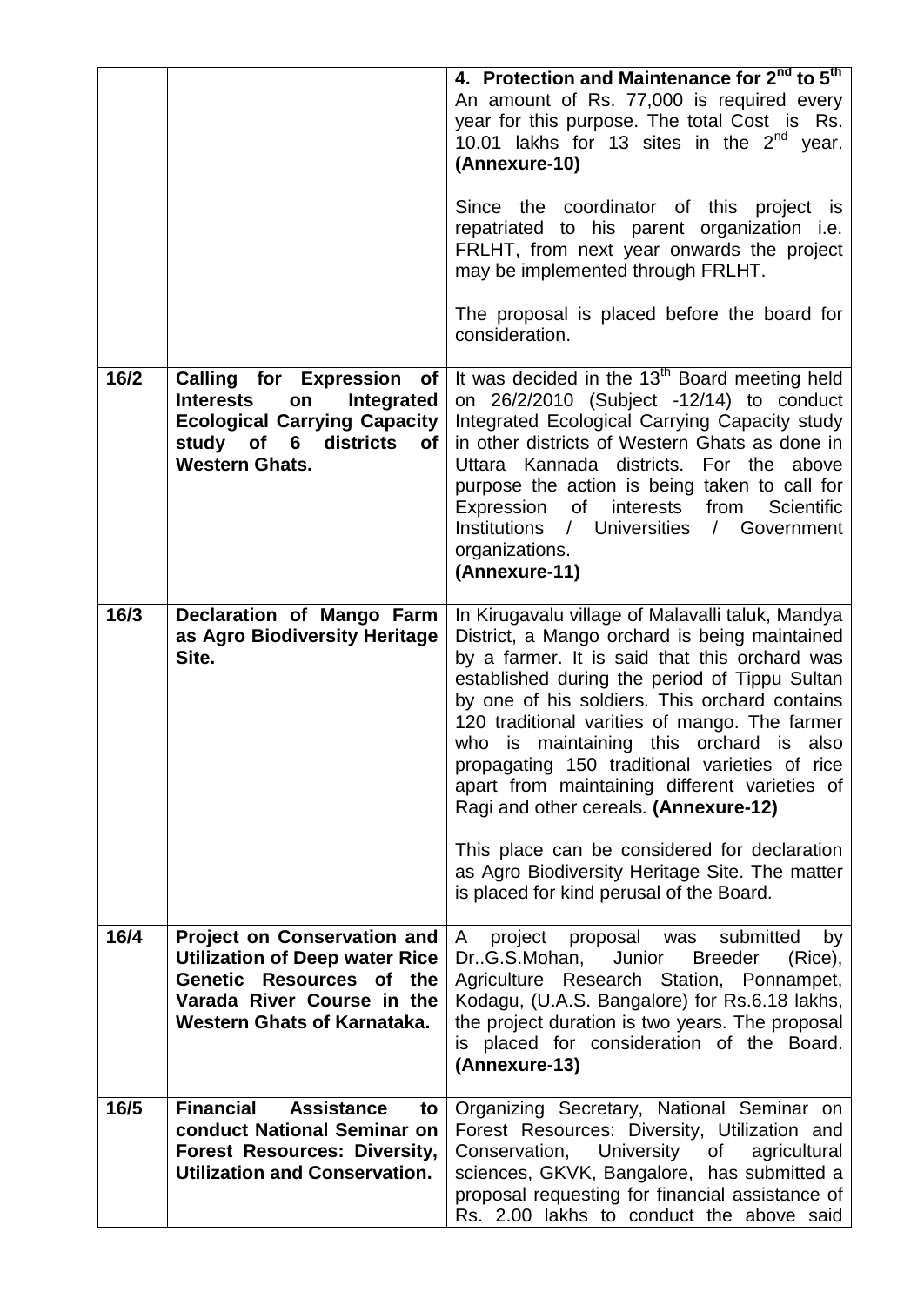|      |                                                                                                                              | seminar. The seminar is scheduled to be held<br>from $9th$ to 11 <sup>th</sup> March 2011. The proposal is<br>consideration<br>of<br>Board.<br>placed<br>for<br>(Annexure-14)                                                                                                                                                                                                                                                                                                                                                                                                                                                                                       |
|------|------------------------------------------------------------------------------------------------------------------------------|---------------------------------------------------------------------------------------------------------------------------------------------------------------------------------------------------------------------------------------------------------------------------------------------------------------------------------------------------------------------------------------------------------------------------------------------------------------------------------------------------------------------------------------------------------------------------------------------------------------------------------------------------------------------|
| 16/6 | Incentives to farmers who<br>are maintaining Traditional<br>Varieties of crops.                                              | Now a day due to high yielding varieties and<br>hybrids of crop plants the cultivation of<br>Traditional / local varieties of these crops have<br>decreased to alarming level. If this trend<br>continues, in the future we may lose these<br>invaluable local varieties which affect the Agro<br>biodiversity in general and Agriculture in<br>particular by reducing the availability of diverse<br>genes for Crop Improvement Programme.<br>To safeguard this rich agro biodiversity there is<br>a need to identify the farmers who are<br>conserving this rich biodiversity of Agricultural<br>crops and these farmers are need to be<br>supported financially. |
|      |                                                                                                                              | The issue will be placed before the agro<br>biodiversity expert committee for deliberation<br>and fixing up quantum of financial assistance.                                                                                                                                                                                                                                                                                                                                                                                                                                                                                                                        |
|      |                                                                                                                              | The matter is placed for consideration of the<br>Board.                                                                                                                                                                                                                                                                                                                                                                                                                                                                                                                                                                                                             |
| 16/7 | <b>Biodiversity</b><br><b>Awareness</b><br>programmes<br>in Eco<br>clubs<br>established<br>under<br><b>NGC</b><br>programme. | Under National green corps programme 250<br>school/colleges are to be identified in each<br>district. Each identified school is supposed to<br>form one Eco club. These Eco clubs act as<br>conduits for awareness of the society on<br>environmental issues. Presently EMPRI<br>is<br><b>NGC</b><br>the<br>implementing<br>programme<br>in.<br>Karnataka by providing Rs.2,500/- per school<br>per year to carry out different activities of this<br>programme.                                                                                                                                                                                                    |
|      |                                                                                                                              | It is proposed to take advantage of these clubs<br>conduct<br>biodiversity<br>and<br>awareness<br>programme, by the board, through resource<br>persons, in selected schools and colleges of<br>the districts where Eco Clubs are formed. 10<br>schools and one PU college per district will be<br>selected (Schools from gram panchayats and<br>PU colleges from Taluk panchayaths where<br>BMCs have been formed).                                                                                                                                                                                                                                                 |
|      |                                                                                                                              | Master trainers of NGC programme in each<br>district will be asked to conduct biodiversity<br>awareness programmes at the district level to<br>teachers-in-charge of each eco<br>club of<br>respective school of the district. The teacher-<br>in-charge in turn will conduct the biodiversity<br>awareness programmes in the respective eco-<br>clubs. Selection of Eco clubs will be done with<br>the help of Education Dept.                                                                                                                                                                                                                                     |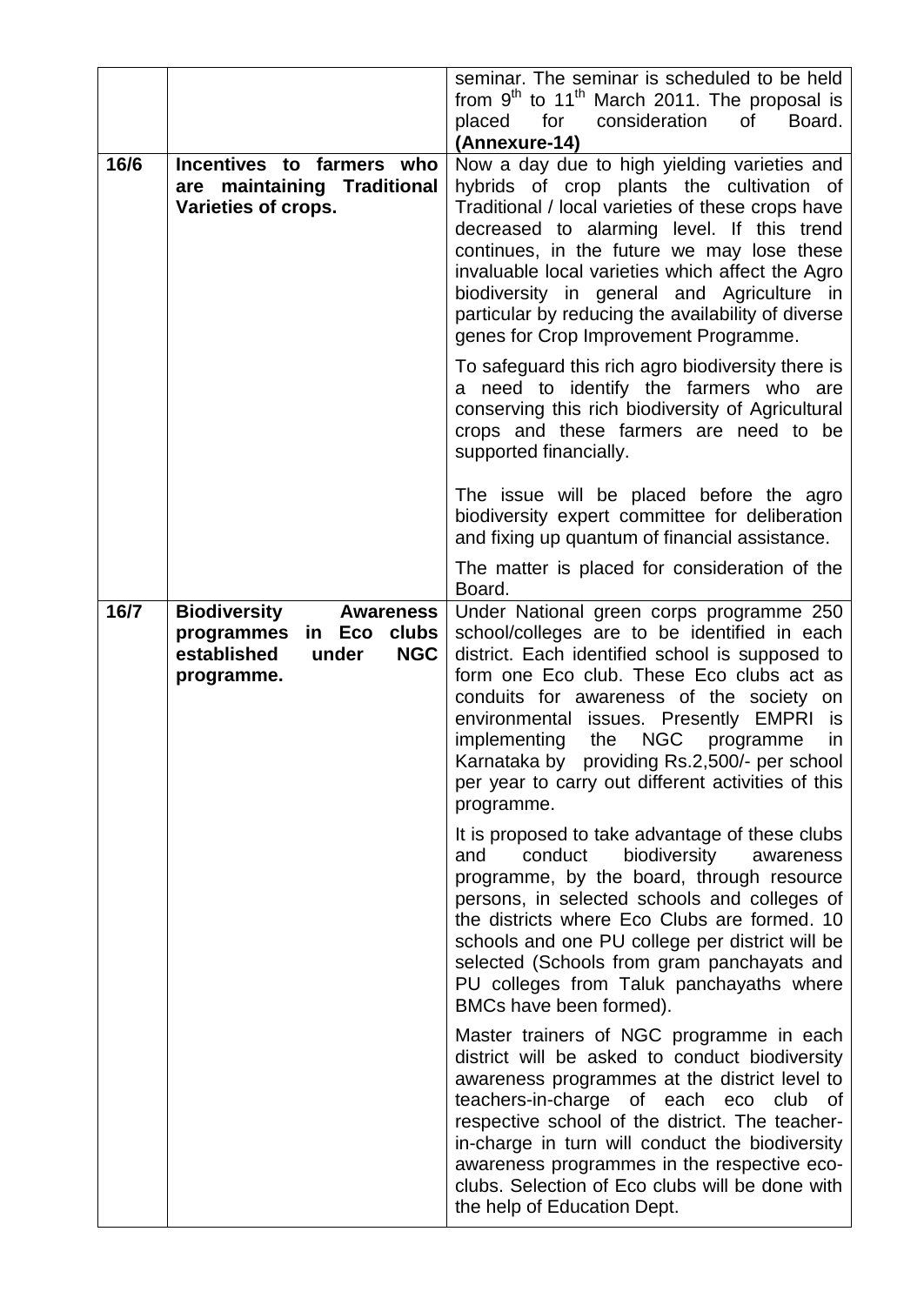|       |                                                                                                                                             | Amount of Rs 2,500/- per eco-club is proposed<br>to be provided by the Board for conducting<br>biodiversity<br>awareness<br><b>The</b><br>programmes.<br>matter is placed before the board for kind<br>consideration.                                                                                                                                                                                                                                         |
|-------|---------------------------------------------------------------------------------------------------------------------------------------------|---------------------------------------------------------------------------------------------------------------------------------------------------------------------------------------------------------------------------------------------------------------------------------------------------------------------------------------------------------------------------------------------------------------------------------------------------------------|
| 16/8  | <b>Providing</b><br>incentives<br>to<br>owners of the Heritage trees.                                                                       | The owners of the heritage trees may be<br>provided with the financial assistance as an<br>incentive to continue their noble work of<br>conserving these age old heritage trees. This<br>money may be utilized for fencing and other<br>necessary activities. The issue may be<br>referred to Expert Committee on Heritage Sites<br>to make appropriate recommendations.<br>The matter is placed before the Board for kind                                    |
| 16/9  | financial<br><b>Providing</b><br><b>BMCs</b><br>assistance<br>for<br>to<br>protection<br>of<br><b>Biodiversity</b><br><b>Heritage Sites</b> | consideration.<br>The three biodiversity heritage sites finally<br>notified by Government of Karnataka till date<br>are:-<br>1. Nallur tamarind grove in Devanahalli taluk<br>of Bangalore rural district.<br>2. Parts of GKVK campus of UAS, Bangalore.<br>3. Hogrekhan giri in Kadur<br>taluk<br>0f<br>Chikkamagalore district.<br>For protection of these Heritage Sites it is<br>proposed to provide financial assistance to<br>BMCs of respective sites. |
| 16/10 | <b>Construction of agriculture</b>                                                                                                          | This amount can be spent on providing watch<br>and ward facility, fire protection, fixing of<br>display boards and signage. An amount of Rs.<br>one lakh per site may be provided. The matter<br>is placed for the consideration of the Board.<br>167 ha of GKVK Campus of UAS, Bangalore                                                                                                                                                                     |
|       | museum<br>building in<br>$E-10$<br><b>Block of GKVK Campus</b>                                                                              | has been declared as Biodiversity Heritage<br>Site by the Government.<br>E-10 block of this campus has 8 ha of area out<br>of which only 6 ha land is included under<br>heritage site. While proposing the heritage site,<br>entire E-10 block is shown in the plan.                                                                                                                                                                                          |
|       |                                                                                                                                             | UAS, Bangalore has planned to construct a<br>museum building in 2 ha of E-10 block, which<br>is not included under heritage site.<br>ICAR is the main funding agency for this<br>project. This project involves construction of<br>building<br>establishment<br>museum<br>and<br>οf<br>orchards of fruits crops. (Annexure-15)                                                                                                                                |
|       |                                                                                                                                             | The matter is put up for kind information of the<br>Board.                                                                                                                                                                                                                                                                                                                                                                                                    |

 **Chief Conservator of Forests and Member Secretary.**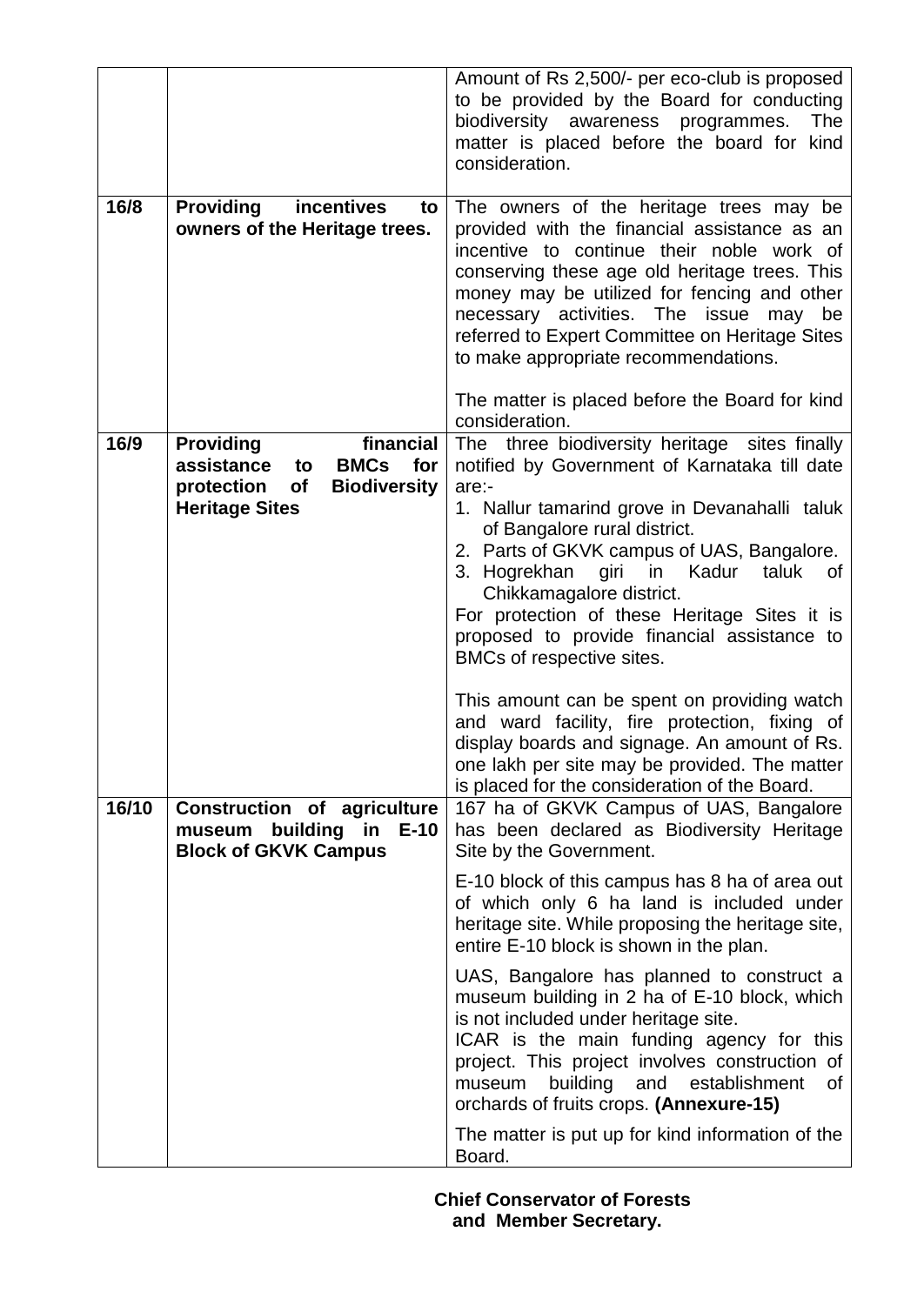### **KARNATAKA BIODIVERSITY BOARD 16 th BOARD MEETING AGENDA**

### **INDEX**

| SI.<br><b>No</b> | <b>Subject</b>                                                                                                                                          | Page<br><b>No</b> |
|------------------|---------------------------------------------------------------------------------------------------------------------------------------------------------|-------------------|
| $\mathbf 1$      | Agenda for 16 <sup>th</sup> Board Meeting                                                                                                               | $1 - 9$           |
| $\mathbf{2}$     | Proceedings of the 15 <sup>th</sup> Board Meeting held on 30/9/2010                                                                                     | $10 - 17$         |
| 3                | Action taken on 15 <sup>th</sup> Board Meeting                                                                                                          | $1 - 6$           |
| 4                | New subjects for 16 <sup>th</sup> Board Meeting                                                                                                         | $6-9$             |
|                  | <b>Annexures</b>                                                                                                                                        |                   |
| 1                | Providing suitable staff to Karnataka Biodiversity Board                                                                                                | 18                |
| $\overline{2}$   | Establishment of Dry Zone Biodiversity Conservation Site<br>networks.                                                                                   | 19-20             |
| 3                | Removal of some species from the purview of Biological Diversity<br>Act 2002 under Section-40.                                                          | 21                |
| 4                | <b>Declaring Heritage Sites.</b>                                                                                                                        | $22 - 23$         |
| 5                | <b>Declaration of Heritage Trees.</b>                                                                                                                   | 24                |
| 6                | <b>Declaration of Natural Heritage Sites.</b>                                                                                                           | 25                |
| $\overline{7}$   | Declaration of some river patches as Heritage Site.                                                                                                     | $26 - 27$         |
| 8                | Dry zone Forest Biodiversity Conservation Sites Network.                                                                                                | 28                |
| 9                | Declaration of Sri. Lakshmikantha Swamy, Medicinal Eco-park,<br>Devaragudda (Sri giri), Padmanabhanagar, Bangalore as heritage<br>site.                 | 29-30             |
| 10               | Establishment of Dry Zone Biodiversity in-situ Conservation sites<br>network.                                                                           | $31 - 34$         |
| 11               | Calling for Expression of Interests on Integrated Ecological<br>Carrying Capacity study of 6 districts of Western Ghats.                                | 35                |
| 12               | Declaration of Mango Farm as Agro Biodiversity Heritage Site.                                                                                           | 36                |
| 13               | Project on Conservation and Utilization of Deep water Rice<br>Genetic Resources of the Varada River Course in the Western<br><b>Ghats of Karnataka.</b> | $37 - 46$         |
| 14               | Financial Assistance to conduct National Seminar on Forest<br><b>Resources: Diversity, Utilization and Conservation.</b>                                | 47-50             |
| 15               | Construction of agriculture museum building in E-10 Block of<br><b>GKVK Campus.</b>                                                                     | $51 - 52$         |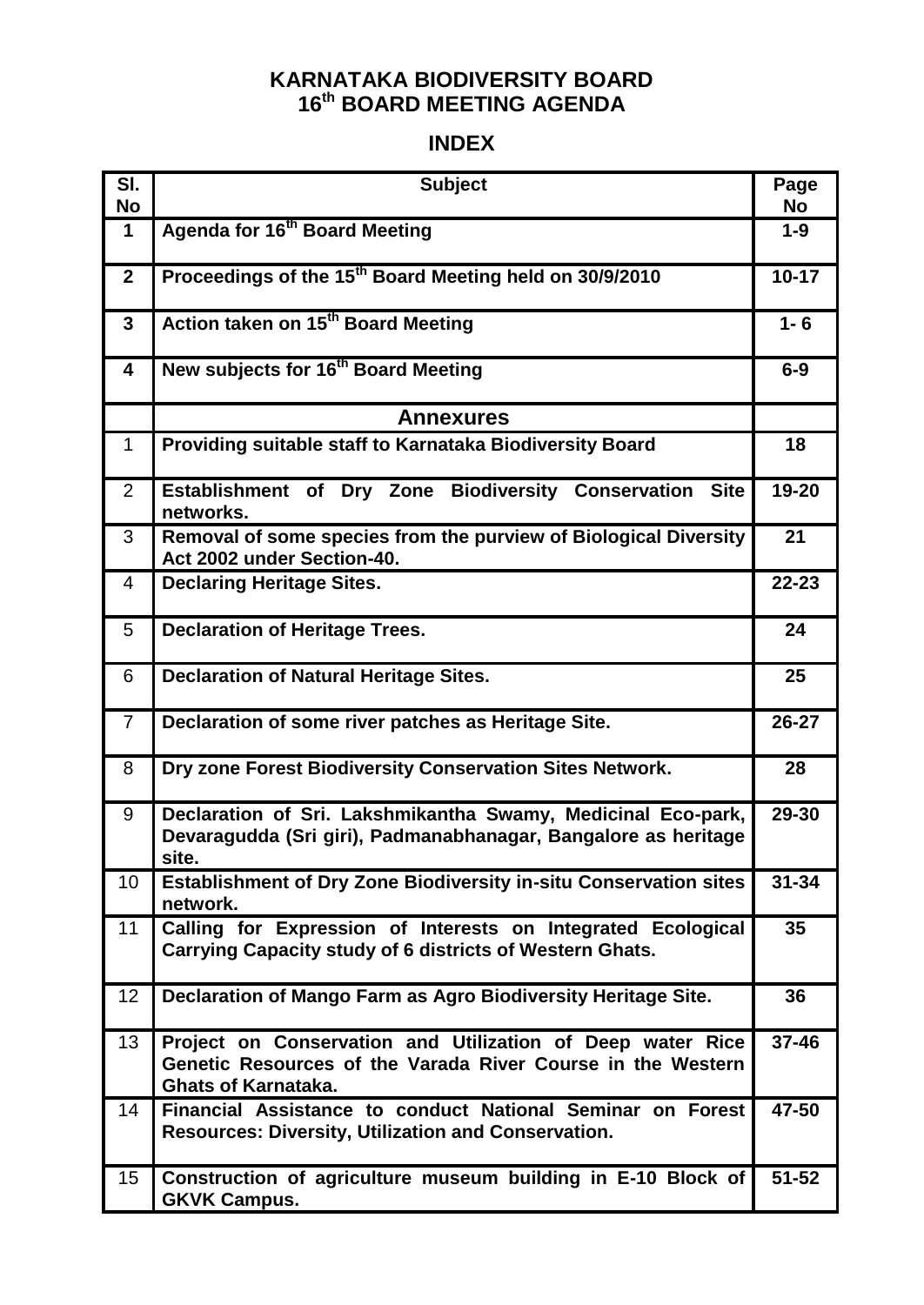### **Additional Agenda**

#### **Agenda No : 16/11**

#### Sub: Organizing Awareness Programmes on Environment through out state by Vanamitra organization.  **\*\*\*\*\*\*\*\***

Vanamitra organization has requested Addl.Chief Secretary, Dept. of FEE, Govt. of Karnataka requested for encouragement and support in their effort in creating knowledge about environment, ecosystmes and conducting Awareness programmes on Environment through out state. The Secretary (E&E) Govt. of Karnataka has directed to place this matter in 16<sup>th</sup> Board Meeting. (Annexure-16). The same is placed for consideration of the Board.

#### **Agenda No : 16/12**

Sub: Financial assistance to "Karnataka Grameena Paramparika Vaidya Parishat (R). \*\*\*\*\*\*\*\*\*

Karnataka Grammeena Paramprika Vaidya Parishat (R) Nallur, Ron taluk, Gadag district has requested for financial assistance to conduct second state level Conference of Nati Vaidyas **(Annexure-17**). The proposal is placed for consideration of the Board.

#### **Agenda No : 16/13**

Sub: Financial assistance to Dept. of Botany, University of Dharwad. \*\*\*\*\*

Chairman, Dept. of Botany, University of Dharwad and Organising Secretary for National conference on "**Biodiversity and Biotechnology for sustainable development"** has requested for financial assistance of Rs. 50,000/- for conducting above said conference. **(Annexure–18)** The matter is put up for consideration of the Board.

> **Chief Conservator of Forests and Member Secretary**